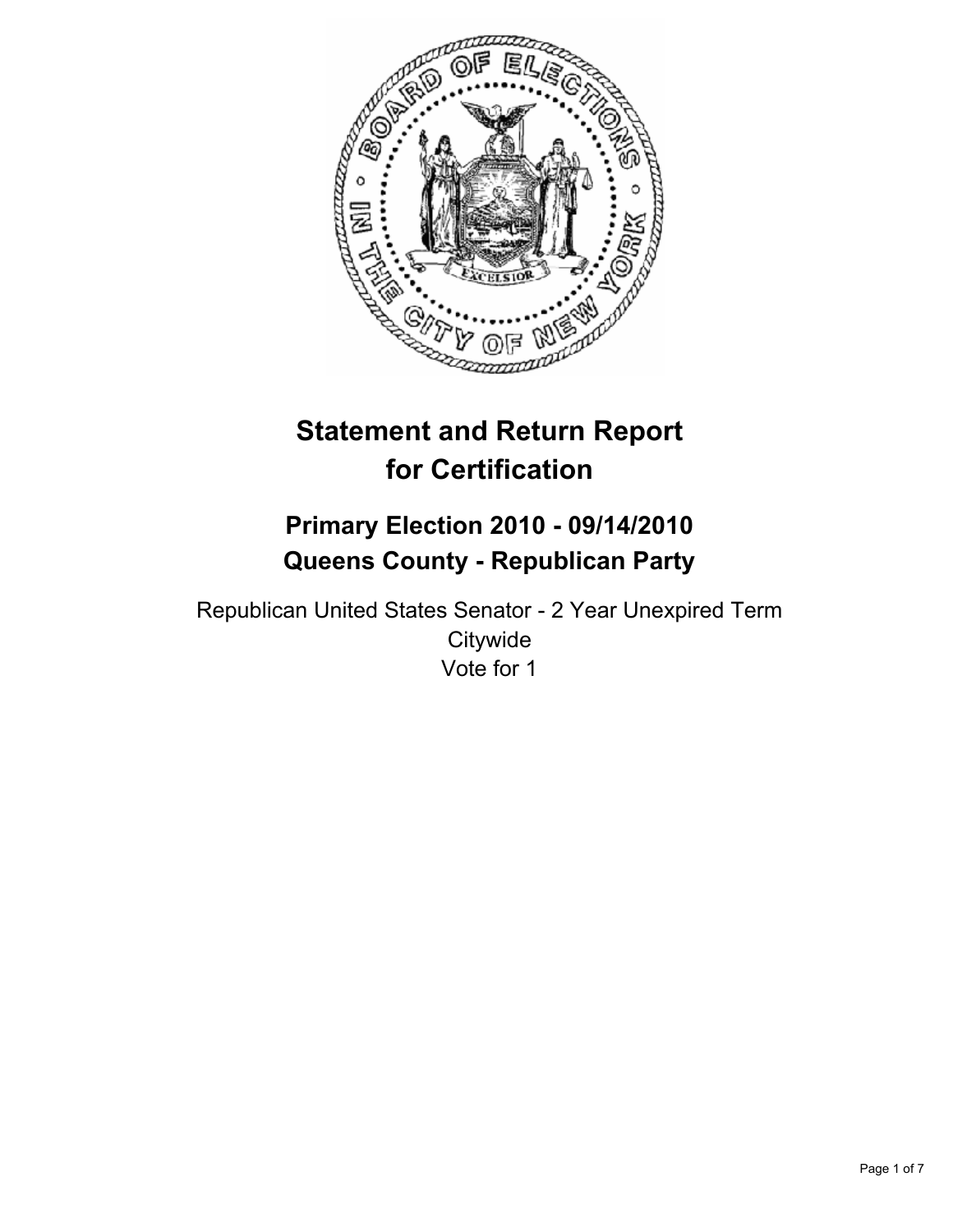

| <b>PUBLIC COUNTER</b>     | 479 |
|---------------------------|-----|
| <b>EMERGENCY</b>          | 2   |
| ABSENTEE/MILITARY         | 32  |
| FEDERAL                   | 5   |
| AFFIDAVIT                 | 0   |
| <b>BRUCE BLAKEMAN</b>     | 94  |
| <b>JOSEPH J DIOGUARDI</b> | 217 |
| <b>DAVID MALPASS</b>      | 156 |
| CARLOS BRUCE (WRITE-IN)   | 1   |
| FRANK PADAVAN (WRITE-IN)  |     |
| <b>Total Votes</b>        | 469 |

## **Assembly District 23**

| <b>PUBLIC COUNTER</b>        | 1,474          |
|------------------------------|----------------|
| <b>EMERGENCY</b>             | 0              |
| ABSENTEE/MILITARY            | 85             |
| <b>FEDERAL</b>               | 8              |
| <b>AFFIDAVIT</b>             | 8              |
| <b>BRUCE BLAKEMAN</b>        | 232            |
| <b>JOSEPH J DIOGUARDI</b>    | 760            |
| <b>DAVID MALPASS</b>         | 433            |
| <b>BOB TURNER (WRITE-IN)</b> | 1              |
| DUSTY (WRITE-IN)             | $\overline{2}$ |
| MARK GREEN (WRITE-IN)        | 1              |
| MICHAEL ALLEGET (WRITE-IN)   | 1              |
| TURNER (WRITE-IN)            | 1              |
| <b>Total Votes</b>           | 1,431          |

| <b>PUBLIC COUNTER</b>     | 1,192 |
|---------------------------|-------|
| <b>EMERGENCY</b>          | 0     |
| ABSENTEE/MILITARY         | 64    |
| <b>FEDERAL</b>            | 11    |
| AFFIDAVIT                 | 4     |
| <b>BRUCE BLAKEMAN</b>     | 207   |
| <b>JOSEPH J DIOGUARDI</b> | 600   |
| <b>DAVID MALPASS</b>      | 376   |
| <b>Total Votes</b>        | 1,183 |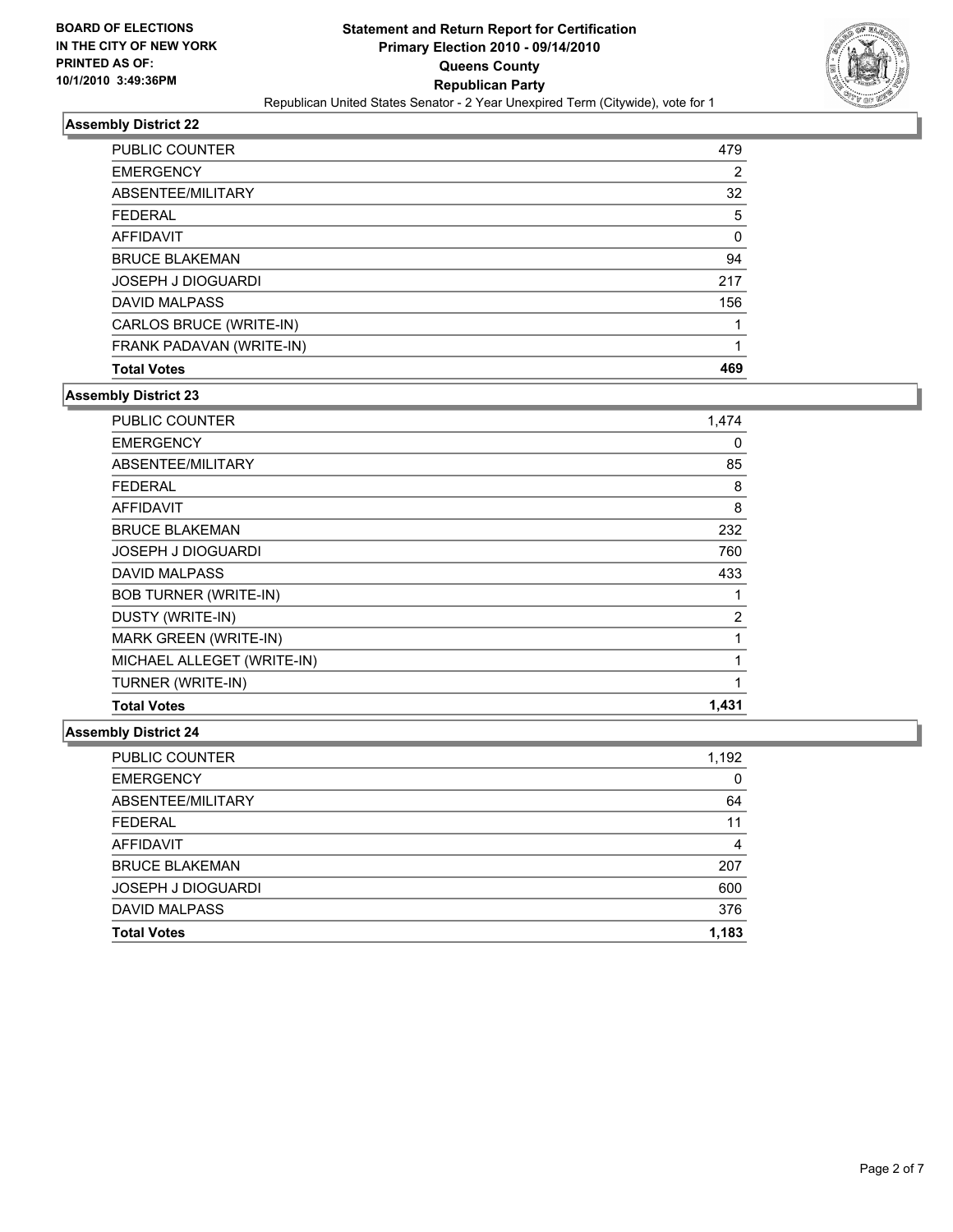

| PUBLIC COUNTER          | 741 |
|-------------------------|-----|
| <b>EMERGENCY</b>        | 0   |
| ABSENTEE/MILITARY       | 34  |
| <b>FEDERAL</b>          | 8   |
| AFFIDAVIT               |     |
| <b>BRUCE BLAKEMAN</b>   | 130 |
| JOSEPH J DIOGUARDI      | 342 |
| DAVID MALPASS           | 238 |
| DAN HALLORAN (WRITE-IN) |     |
| <b>Total Votes</b>      | 711 |

## **Assembly District 26**

| <b>Total Votes</b>        | 1.799 |
|---------------------------|-------|
| PALAEN (WRITE-IN)         |       |
| <b>DAVID MALPASS</b>      | 533   |
| <b>JOSEPH J DIOGUARDI</b> | 980   |
| <b>BRUCE BLAKEMAN</b>     | 285   |
| <b>AFFIDAVIT</b>          | 5     |
| <b>FEDERAL</b>            | 5     |
| ABSENTEE/MILITARY         | 78    |
| <b>EMERGENCY</b>          | 0     |
| <b>PUBLIC COUNTER</b>     | 1,872 |

| PUBLIC COUNTER                 | 739 |
|--------------------------------|-----|
| <b>EMERGENCY</b>               |     |
| ABSENTEE/MILITARY              | 42  |
| FEDERAL                        | 7   |
| <b>AFFIDAVIT</b>               | 8   |
| <b>BRUCE BLAKEMAN</b>          | 141 |
| <b>JOSEPH J DIOGUARDI</b>      | 316 |
| <b>DAVID MALPASS</b>           | 232 |
| <b>ISAAC SASSON (WRITE-IN)</b> | 2   |
| JIM LEVITSKI (WRITE-IN)        |     |
| MIKE BLOOMBERG (WRITE-IN)      | 1   |
| ROY GOODMAN (WRITE-IN)         | 1   |
| <b>Total Votes</b>             | 694 |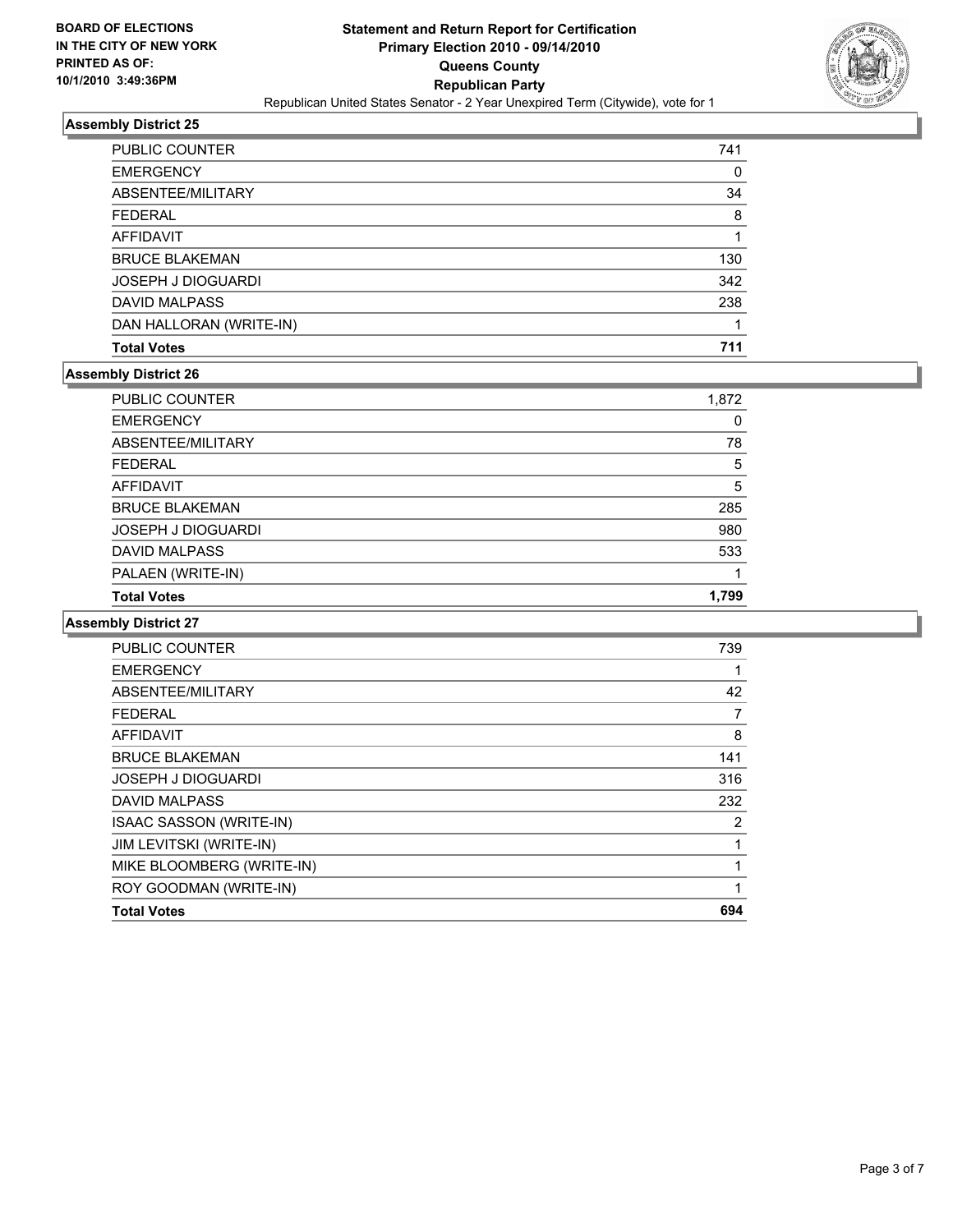

| <b>PUBLIC COUNTER</b>       | 1,412 |
|-----------------------------|-------|
| <b>EMERGENCY</b>            | 3     |
| ABSENTEE/MILITARY           | 69    |
| <b>FEDERAL</b>              | 14    |
| <b>AFFIDAVIT</b>            | 4     |
| <b>BRUCE BLAKEMAN</b>       | 223   |
| <b>JOSEPH J DIOGUARDI</b>   | 573   |
| <b>DAVID MALPASS</b>        | 554   |
| ANNA SHLISELBERG (WRITE-IN) | 2     |
| MARGARET SCHUTZ (WRITE-IN)  |       |
| PETER KING (WRITE-IN)       | 1     |
| <b>Total Votes</b>          | 1.354 |

## **Assembly District 29**

| <b>Total Votes</b>        | 144 |
|---------------------------|-----|
| DAVID MALPASS             | 41  |
| <b>JOSEPH J DIOGUARDI</b> | 63  |
| <b>BRUCE BLAKEMAN</b>     | 40  |
| AFFIDAVIT                 |     |
| <b>FEDERAL</b>            |     |
| ABSENTEE/MILITARY         | 17  |
| <b>EMERGENCY</b>          |     |
| PUBLIC COUNTER            | 136 |

## **Assembly District 30**

| <b>Total Votes</b>         | 790 |
|----------------------------|-----|
| JOSEPH CORLORON (WRITE-IN) |     |
| DAVID MALPASS              | 283 |
| <b>JOSEPH J DIOGUARDI</b>  | 388 |
| <b>BRUCE BLAKEMAN</b>      | 118 |
| AFFIDAVIT                  | 3   |
| <b>FEDERAL</b>             | 4   |
| ABSENTEE/MILITARY          | 40  |
| <b>EMERGENCY</b>           | 0   |
| <b>PUBLIC COUNTER</b>      | 802 |

| PUBLIC COUNTER        | 160 |
|-----------------------|-----|
| <b>EMERGENCY</b>      | 0   |
| ABSENTEE/MILITARY     | 45  |
| <b>FEDERAL</b>        | 0   |
| AFFIDAVIT             |     |
| <b>BRUCE BLAKEMAN</b> | 45  |
| JOSEPH J DIOGUARDI    | 90  |
| DAVID MALPASS         | 48  |
| <b>Total Votes</b>    | 183 |
|                       |     |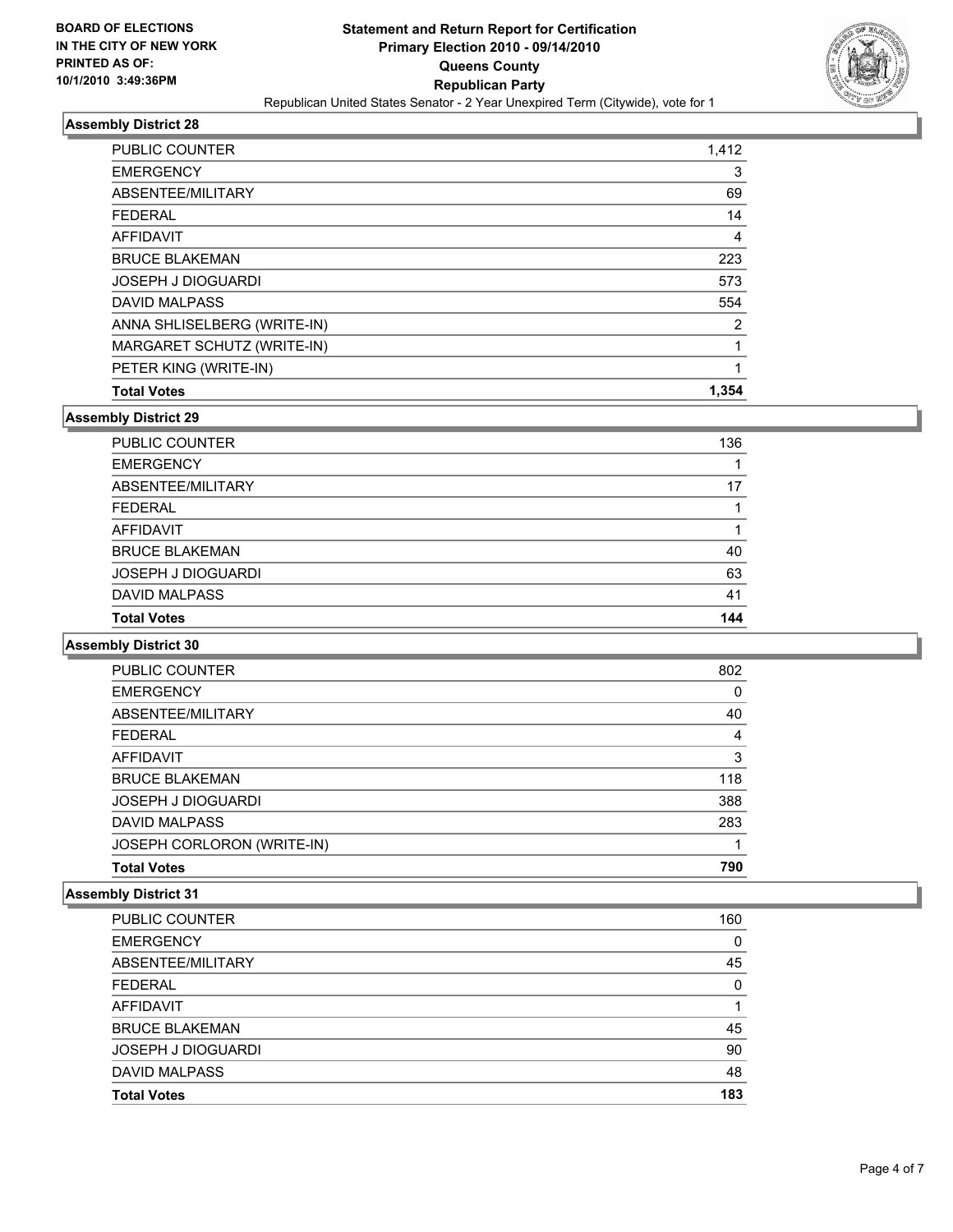

| PUBLIC COUNTER            | 102 |
|---------------------------|-----|
| <b>EMERGENCY</b>          | 0   |
| ABSENTEE/MILITARY         | 10  |
| <b>FEDERAL</b>            | 0   |
| <b>AFFIDAVIT</b>          | 3   |
| <b>BRUCE BLAKEMAN</b>     | 24  |
| <b>JOSEPH J DIOGUARDI</b> | 48  |
| <b>DAVID MALPASS</b>      | 22  |
| <b>Total Votes</b>        | 94  |

## **Assembly District 33**

| PUBLIC COUNTER        | 336 |
|-----------------------|-----|
| <b>EMERGENCY</b>      | 0   |
| ABSENTEE/MILITARY     | 23  |
| <b>FEDERAL</b>        | 0   |
| AFFIDAVIT             |     |
| <b>BRUCE BLAKEMAN</b> | 69  |
| JOSEPH J DIOGUARDI    | 174 |
| <b>DAVID MALPASS</b>  | 82  |
| <b>Total Votes</b>    | 325 |

## **Assembly District 34**

| <b>PUBLIC COUNTER</b>     | 429 |
|---------------------------|-----|
| <b>EMERGENCY</b>          |     |
| ABSENTEE/MILITARY         | 22  |
| FEDERAL                   | 4   |
| AFFIDAVIT                 | 3   |
| <b>BRUCE BLAKEMAN</b>     | 64  |
| <b>JOSEPH J DIOGUARDI</b> | 219 |
| <b>DAVID MALPASS</b>      | 134 |
| <b>Total Votes</b>        | 417 |

| PUBLIC COUNTER            | 307 |
|---------------------------|-----|
| <b>EMERGENCY</b>          | 0   |
| ABSENTEE/MILITARY         | 34  |
| <b>FEDERAL</b>            | 10  |
| AFFIDAVIT                 | 3   |
| <b>BRUCE BLAKEMAN</b>     | 75  |
| <b>JOSEPH J DIOGUARDI</b> | 125 |
| <b>DAVID MALPASS</b>      | 114 |
| IVAN MEEHAN (WRITE-IN)    |     |
| <b>Total Votes</b>        | 315 |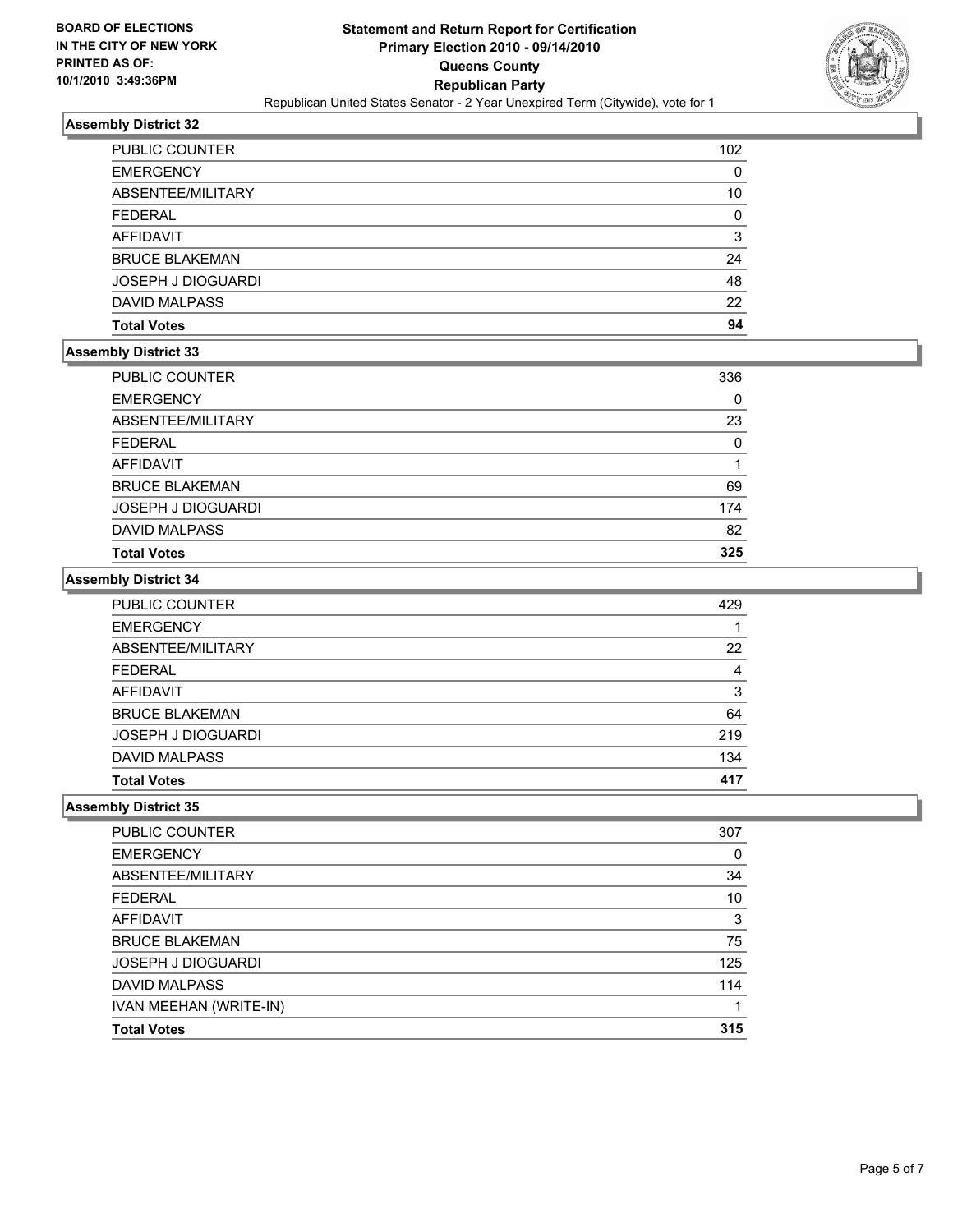

| <b>PUBLIC COUNTER</b>     | 588 |
|---------------------------|-----|
| <b>EMERGENCY</b>          | 0   |
| ABSENTEE/MILITARY         | 21  |
| <b>FEDERAL</b>            | 9   |
| <b>AFFIDAVIT</b>          | 6   |
| <b>BRUCE BLAKEMAN</b>     | 90  |
| <b>JOSEPH J DIOGUARDI</b> | 301 |
| DAVID MALPASS             | 184 |
| <b>Total Votes</b>        | 575 |

## **Assembly District 37**

| PUBLIC COUNTER             | 418 |
|----------------------------|-----|
| <b>EMERGENCY</b>           | 0   |
| ABSENTEE/MILITARY          | 23  |
| <b>FEDERAL</b>             | 2   |
| <b>AFFIDAVIT</b>           | 3   |
| <b>BRUCE BLAKEMAN</b>      | 80  |
| <b>JOSEPH J DIOGUARDI</b>  | 191 |
| <b>DAVID MALPASS</b>       | 140 |
| ANTHONY COMO (WRITE-IN)    |     |
| JAMES E GEARING (WRITE-IN) |     |
| WALTER IWACHIW (WRITE-IN)  | 1   |
| <b>Total Votes</b>         | 414 |

## **Assembly District 38**

| <b>Total Votes</b>        | 775 |
|---------------------------|-----|
| JAY A VANDEVEN (WRITE-IN) |     |
| <b>DAVID MALPASS</b>      | 220 |
| JOSEPH J DIOGUARDI        | 411 |
| <b>BRUCE BLAKEMAN</b>     | 143 |
| <b>AFFIDAVIT</b>          | 4   |
| <b>FEDERAL</b>            | 3   |
| ABSENTEE/MILITARY         | 44  |
| <b>EMERGENCY</b>          | 0   |
| PUBLIC COUNTER            | 793 |

| <b>PUBLIC COUNTER</b>     | 261 |
|---------------------------|-----|
| <b>EMERGENCY</b>          | 0   |
| ABSENTEE/MILITARY         | 19  |
| FEDERAL                   |     |
| <b>AFFIDAVIT</b>          | 5   |
| <b>BRUCE BLAKEMAN</b>     | 52  |
| <b>JOSEPH J DIOGUARDI</b> | 112 |
| DAVID MALPASS             | 67  |
| <b>Total Votes</b>        | 231 |
|                           |     |